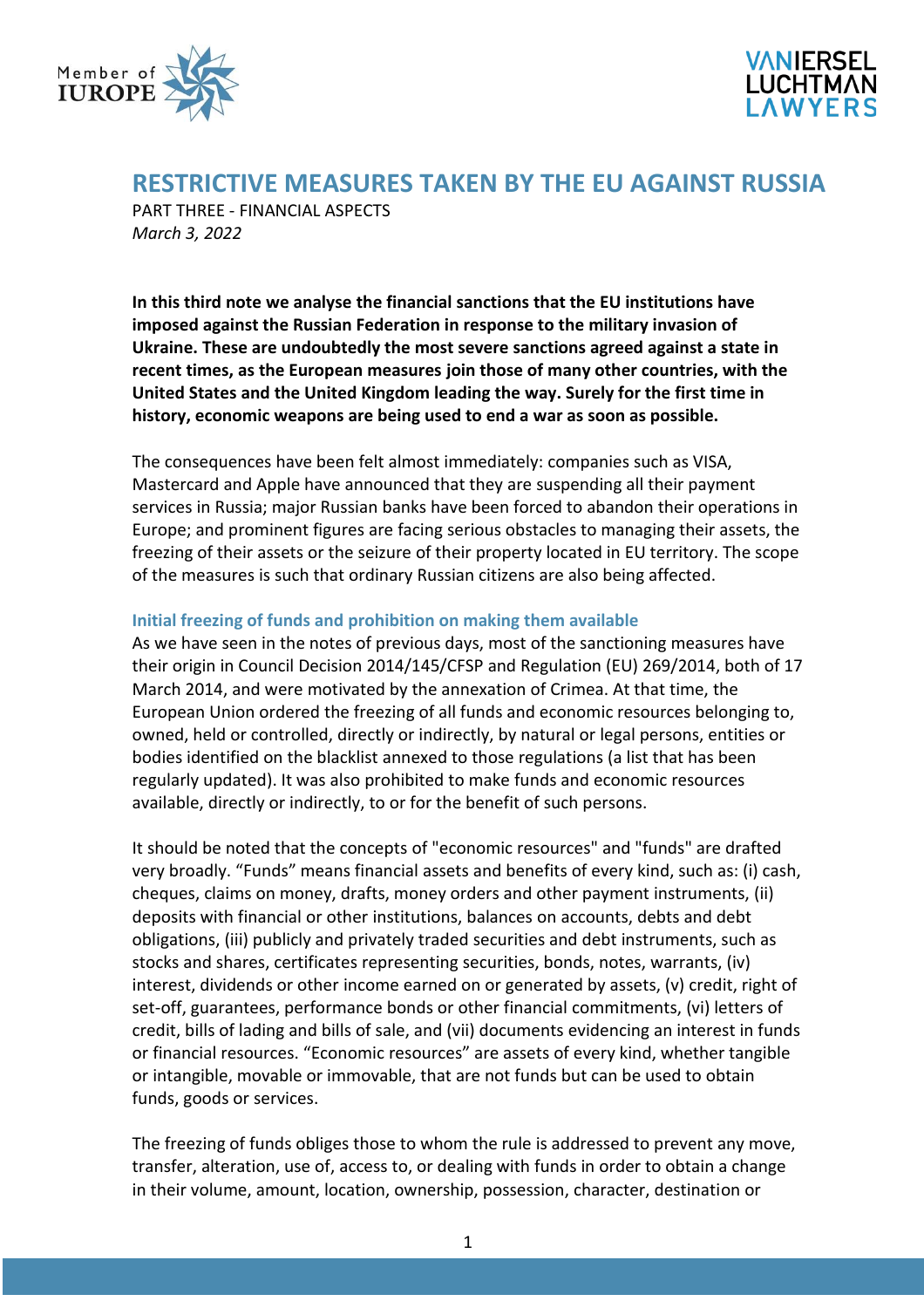



other change that would enable the funds to be used, including portfolio management. The freezing of economic resources is intended to prevent the use of those resources to obtain funds, goods or services, including, but not limited to, the selling, hiring or mortgaging of those resources.

As can be seen, the inclusion of any person on the list of persons to whom restrictive measures are directed can have serious financial and economic consequences. For this reason, Community legislation provides for certain situations in which the competent authorities of the Member States may authorise the release of frozen funds or economic resources or the making available of funds or economic resources. The person concerned may request such a release of funds or economic resources if he or she can demonstrate that such funds or economic resources are available:

- a. are necessary to meet their basic needs and those of their dependants (payment of food, rent or mortgage, medicines and medical treatment, taxes, insurance premiums and utility charges),
- b. are intended exclusively for the payment of reasonable professional fees and reimbursement of expenses incurred in the provision of legal services,
- c. intended exclusively for payment of fees or service charges for routine holding or maintenance of frozen funds or economic resources; or
- d. under certain circumstances, are necessary for extraordinary expenses.

The release of frozen funds or economic resources may also be permitted when:

- i. those funds or economic resources are the subject of an arbitral award rendered before the date on which the person was listed, or of a judicial or administrative decision rendered in the EU or of a judicial decision enforceable in the Member State concerned, before or after that date,
- ii. those funds or economic resources are to be used exclusively for the satisfaction of claims secured by, or recognised as valid in, that decision,
- iii. provided that the decision does not benefit a blacklisted natural or legal person, entity or body, and
- iv. recognition of the judgment is not contrary to public policy in the Member State concerned.

# **Initial prohibitions on financial instruments**

Since 2014, it has also been prohibited to directly or indirectly buy or sell or provide investment or issuance assistance services or any other form of trading in bonds, debentures, shares or similar financial instruments issued by certain legal persons listed in several blacklists.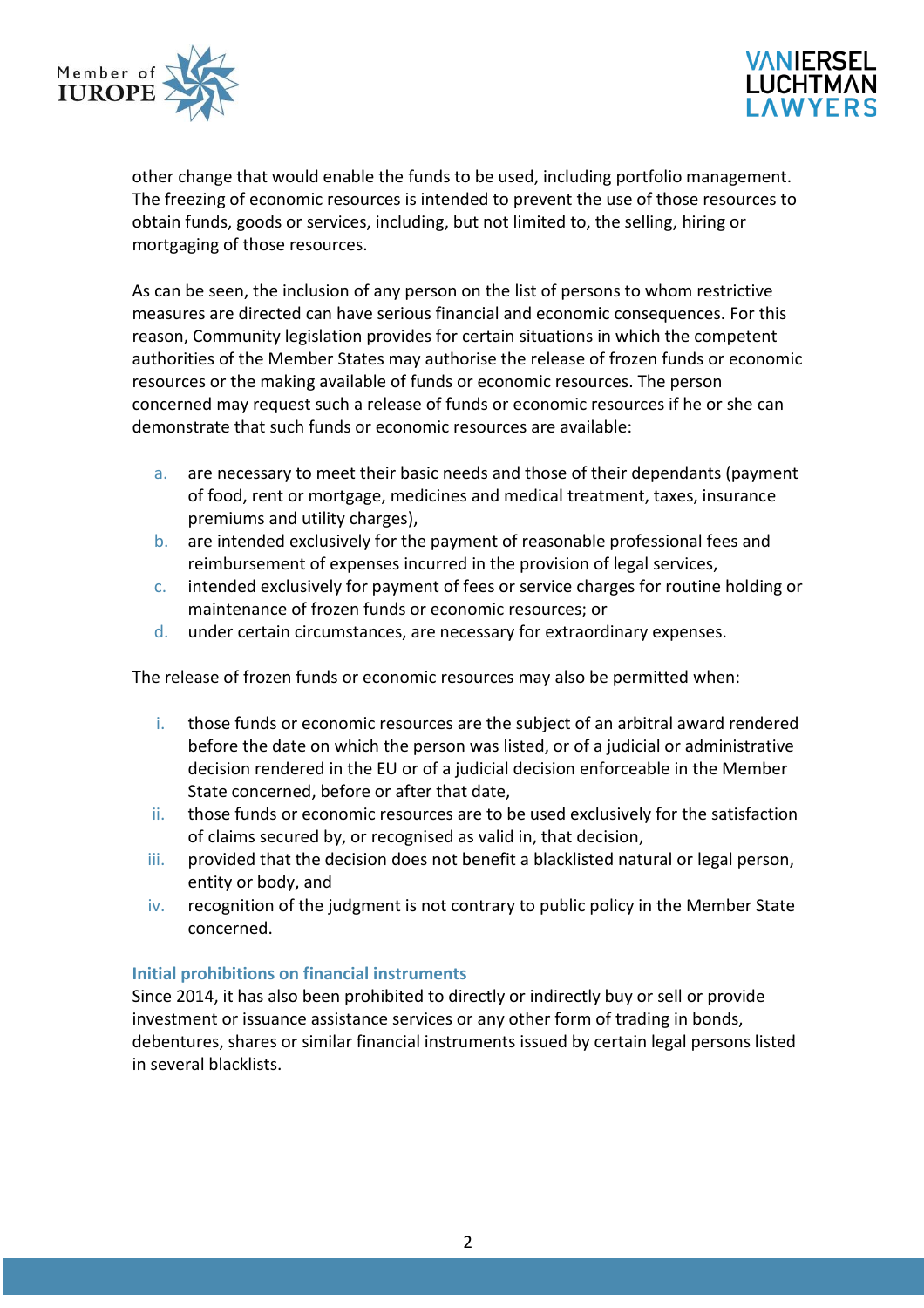



#### A first list essentially enumerates

- a. large credit or financial development institutions established in Russia, more than 50 % owned or controlled by the Russian State,
- b. any legal person, entity or body established outside the EU and more than 50 % owned by a blacklisted entity, and
- c. any legal person, entity or body acting on behalf or at the direction of a blacklisted or listed entity.

A second list includes:

- i. entities established in Russia engaged predominantly and with significant activities in the design, production, sale or export of military equipment or services,
- ii. entities established in Russia subject to public control or with more than 50 % public ownership, which have total estimated assets exceeding 1 trillion Russian roubles and whose estimated revenues derive at least 50 % from the sale or transportation of crude oil or petroleum products,
- iii. any legal person, entity or body established outside the Union which is more than 50 % owned by any of the foregoing entities, and
- iv. any legal person, entity or body acting on behalf or at the direction of a blacklisted or blacklisted entity.

#### **Financial operations**

Within the broad framework of agreed sanctions, financing operations through loans or credits were also included. Thus, the conclusion of agreements, directly or indirectly, for the purpose of granting new loans or credits to blacklisted persons is prohibited, subject to certain exceptions. Direct or indirect purchase or sale transactions, provision of investment services or assistance in issuance, or any other form of negotiation, in relation to negotiable securities or similar market or money market instruments with a maturity of more than 90 days, issued by blacklisted persons, were also prohibited.

### **Extension of prohibitions to other funds and financial instruments**

On 23 February 2022, Council Decision (CFSP) 2022/264 and Council Regulation (EU) 2022/262 added new instruments to the list of prohibited financial transactions in order to prevent the financing of Russia, its government and the Russian Central Bank. Since the entry into force of these rules, the purchase, sale, provision of investment services or assistance in the issue or trading of transferable securities and financial instruments with Russia and its government, the Central Bank of Russia or any entity acting in the name or on behalf of the Central Bank of Russia is prohibited. It is also prohibited to enter into or be a party to agreements, directly or indirectly, for the purpose of extending new loans or credits to such bodies, subject to certain limited exceptions.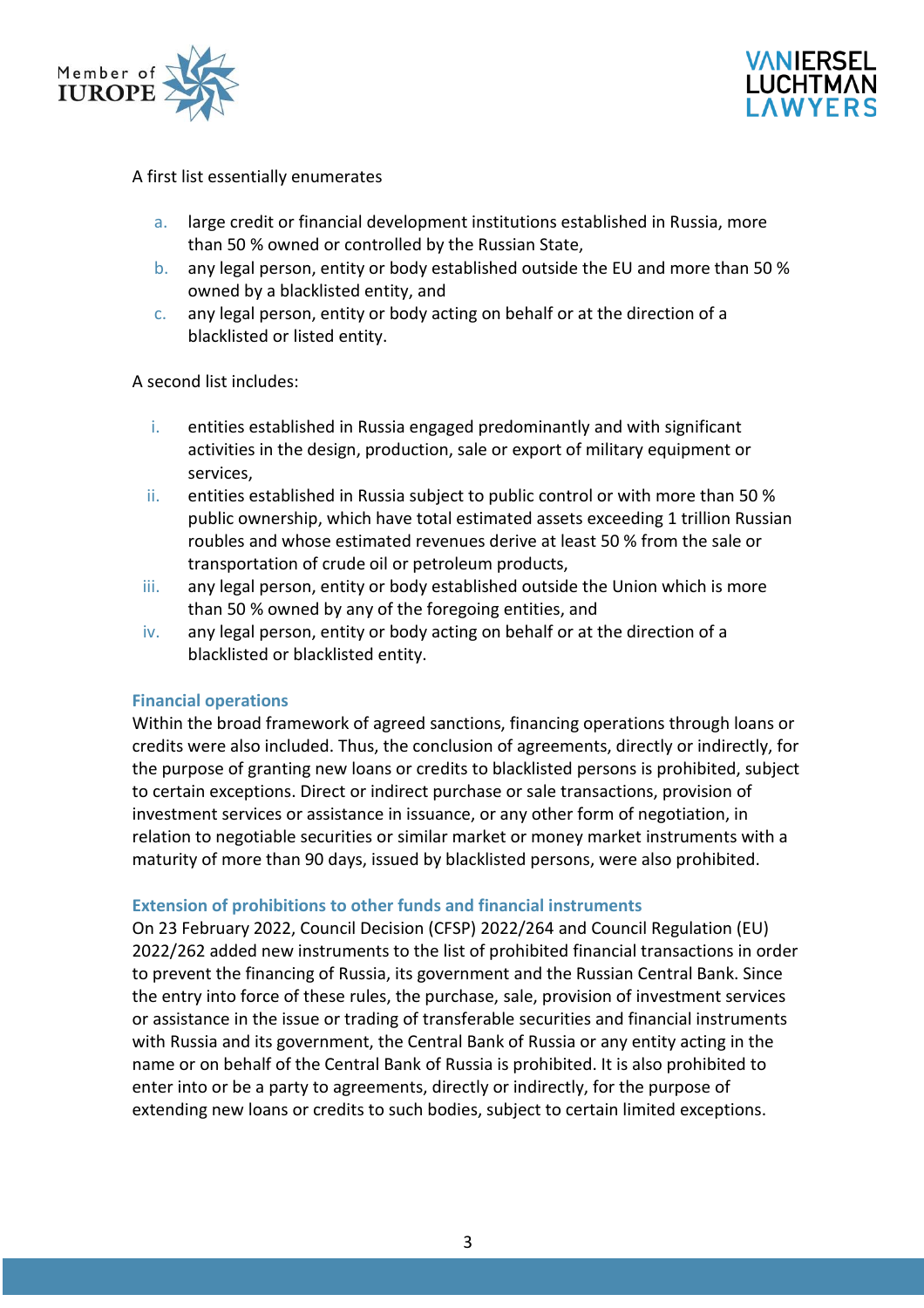



In view of the escalation of events and the lack of a positive reaction from the Russian government, Council Decision (CFSP) 2022/335 of 28 February banned transactions relating to the management of the reserves and assets of the Central Bank of Russia, including transactions with any legal person, entity or body acting on behalf of or at the direction of the Central Bank of Russia. In practice, this measure has led to the immobilisation of the Russian Central Bank's vast reserves of foreign currency and gold, and has reportedly led to a significant fall in the rouble, the temporary closure of the Moscow Stock Exchange and concern among the Russian public.

On 1 March, Council Decision (CFSP) 2022/346 and Council Regulation (EU) 2022/345 introduced new restrictive measures:

- a. prohibition on the provision of specialised financial messaging services, used to exchange financial data, to the legal persons, entities or bodies listed in the Annexes to that Decision (Bank Otkritie, Novikombank, Promsvyazbank, Bank Rossiya, Sovcombank, Vnesheconombank (VEB) and VTB Bank);
- b. a prohibition on the sale, supply, transfer or export of euro banknotes to Russia or to any legal person, entity or body in Russia, including the Government and the Central Bank of Russia, or for use in Russia, other than for the personal use of travellers to Russia or for the official purposes of diplomatic missions, consular posts or international organisations to which Russia enjoys immunity;
- c. prohibition to invest or participate in or otherwise contribute to projects cofinanced by the Russian Direct Investment Fund.

# **Specific prohibitions relating to conflict zones**

The EU legislator has also issued a series of measures aimed at preventing certain business transactions in the Donetsk and Luhansk areas, on the grounds that they are likely to conceal prohibited financing operations. Indeed, since the entry into force of Council Decision (CFSP) 2022/266 and Council Regulation (EU) 2022/263 of 23 February, the following legal transactions have been prohibited:

- a. the acquisition of real estate or the extension of participation in real estate in the areas of Donetsk and Luhansk not controlled by the Ukrainian government,
- b. the acquisition of entities or the extension of participation in entities in such areas, including the acquisition of shares and other securities of a participating nature,
- c. the granting of any kind of loan, credit or other financing to entities in the above areas,
- d. the creation of joint ventures with entities in these areas,
- e. the provision of investment services directly related to the related activities.